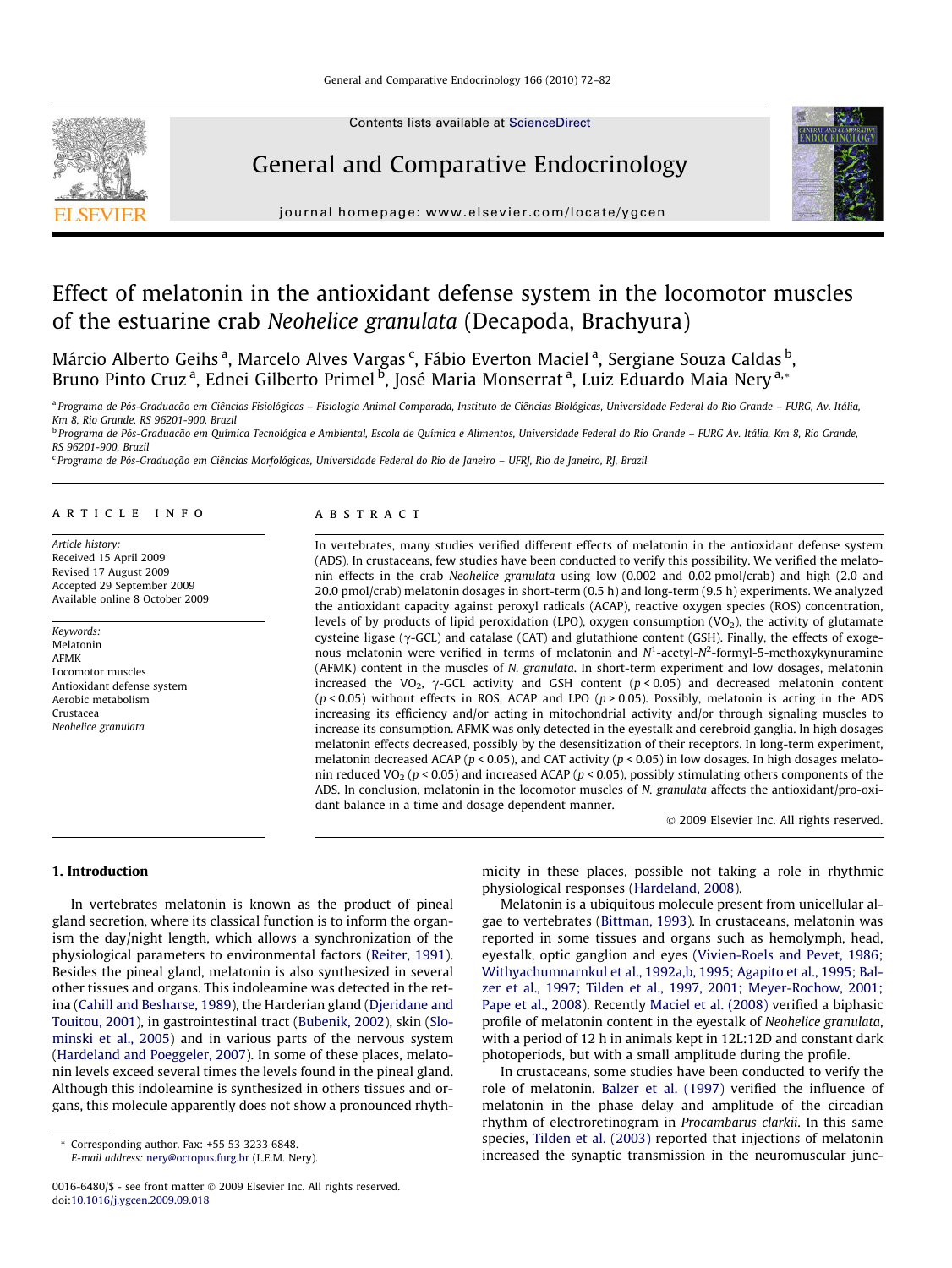tions. In the fiddler crab Uca pugilator, melatonin increased the rate of limb regeneration ([Tilden et al., 1997\)](#page-10-0) and the influence in the phase delay of the circadian rhythm of glucose and lactate in the hemolymph [\(Tilden et al., 2001\)](#page-10-0). Regarding the effects of melatonin in the ADS of crustaceans [Maciel et al. \(2009\)](#page-9-0) verified that melatonin in a single dosage of 2.0 pmol/crab and 30 min after injected, induced a pronounced reduction in the total peroxyl radical scavenging capacity (TPRSC) and also in the oxygen consumption  $(VO<sub>2</sub>)$  in gills of the crab N. granulata.

In vertebrates, the effects of melatonin in the antioxidant defense system  $(ADS)^1$  has been demonstrated, but with a role not yet clearly understood ([Tan et al., 2000; Reiter et al., 2003; Allegra et al., 2003;](#page-10-0) [Rodriguez et al., 2004](#page-10-0)). The majority of studies verified an antioxidant function for this molecule acting through several mechanisms. Firstly, it was proposed that melatonin may act as a ''scavenger" of reactive oxygen species (ROS) and reactive nitrogen species (RNS) such as hydroxyl radical (HO<sup>-</sup>), hydrogen peroxide (H<sub>2</sub>O<sub>2</sub>), superoxide anion  $(0_2 - )$ , singlet oxygen  $(^10_2)$ , peroxynitrite  $(0N00<sup>-</sup>)$  and nitric oxide (NO) ([Reiter et al., 1996, 2002; Tan et al., 1998, 2000; Anisimov,](#page-9-0) [2003\)](#page-9-0). At this point, the direct effects of melatonin were observed mainly in pharmacological concentrations. For other side, melatonin in supraphysiological and physiological concentrations may also acting in the regulation of some antioxidant enzymes [\(Reiter et al., 1996;](#page-9-0) [Longoni et al., 1998; Liu and Ng, 2000\)](#page-9-0). In addition, it has been demonstrated that melatonin may have an action in mitochondrial activity preventing the increase in ROS production and also increasing the ATP synthesis [\(Acuna-Castroviejo et al., 2003](#page-9-0)). Finally, for other side, some studies verified an opposite melatonin effect acting as a pro-oxidant molecule in the ADS in high dosages [\(Wolfer et al., 2001; Barsac](#page-10-0)[chi et al., 1998; Osseni et al., 2000\)](#page-10-0).

In order to better understand the effects of melatonin in the ADS in crustaceans, the purpose of this study was to verify the effects of melatonin in locomotor muscles of the crab N. granulata analyzing its effects at different dosages and times. Thus, initially we analyzed the effects of this indoleamine in low dosages  $(0.002 \text{ and } 0.02 \text{ pmol crab}^{-1})$  and high dosages  $(2.0 \text{ and } 0.02 \text{ pmol crab}^{-1})$ 20.0 pmol crab<sup>-1</sup>). Furthermore, the melatonin effects were observed in short-term (0.5 h) and long-term (9.5 h) experiments. This study examined the melatonin effects in the antioxidant capacity against peroxyl radicals (ACAP), ROS concentration, oxygen consumption  $(VO<sub>2</sub>)$  catalase and glutamate cysteine ligase  $(\gamma$ -GCL) activity, glutathione (GSH) content and lipoperoxidation levels (LPO). Finally, we also analyzed the melatonin effects in the locomotor muscles of N. granulata in terms of endogenous melatonin and AFMK concentration in this tissue.

#### 2. Materials and methods

## 2.1. Animals

Adult male crabs of N. granulata species weighing  $10.2 \pm 0.2$  g (mean ± SEM) where the lowest weight crab had 8.7 g and the highest had 12.1 g were collected in salt marshes around Rio grande City, Brazil. Thereafter, they were transferred to laboratory for acclimatation period. In the laboratory the were acclimated, at least, during 10 days in tanks under constant conditions of temperature (20 $\degree$ C), salinity (20) and fixed photoperiod (12L:12D). They were fed ad libitum with ground beef 3 times a week.

#### 2.2. Reagents

Melatonin, AFMK -acetyl-N<sup>2</sup>-formyl-5-methoxykynuramine), ABAP (2,2'-azobis-2-methylpropionamidine dihydrochloride), H2DCF-DA (2',7'-dichlorofluorescein-diacetate), NDA (naphthalene-2,3-dicarboxyaldehyde), glutathione, ATP (adenosine triphosphate), glutamate, borate, serine, cysteine and CHP (Cumene hydroperoxide) were purchased from Sigma–Aldrich (St. Louis, MO, USA). HPLC grade methanol and acetonitrile were supplied by Mallinckrodt Baker Inc. (Phillipsburg, NJ, USA). Formic acid analytical grade, by Merck (Darmstadt, Germany). Water was purified with a Direct-Q UV3<sup>®</sup> (resistivity 18.2 M $\Omega$  cm) water purification system (Millipore, Bedford, MA, USA). The stock solutions for melatonin were made in ethanol. For each solution the final dilution was prepared in physiological saline, and the final concentration never exceeded 0.01% of ethanol. The physiological saline contained 10 mmol  $L^{-1}$  MgCl<sub>2</sub>, 355 mmol  $L^{-1}$  NaCl, 16.6 mmol  $L^{-1}$  $CaCl_2$ , 5 mmol L<sup>-1</sup> H<sub>3</sub>BO<sub>3</sub>, 10 mmol L<sup>-1</sup> KHCO<sub>3</sub> and 8 mmol L<sup>-1</sup>  $Na<sub>3</sub>C<sub>6</sub>H<sub>5</sub>O<sub>7</sub>·2H<sub>2</sub>O$  in pH adjusted to 7.6.

## 2.3. Experimental procedures

After the acclimatation period, the crabs ( $n = 5$ ) for each group and time, were divided into three groups and kept over constant darkness for 4 days. At the beginning of the 3rd day, two groups of animals had their eyestalks ablated (the eyestalks were cut off with scissors and then the crabs were cauterized) over a red light and the other group kept intact (Intact group). One day later, the eyestalkless crabs were injected in the fifth pair of pereopods with  $(100 \mu L)$  of physiological saline (Control) or melatonin in four dosages (0.002; 0.02; 2.0 and 20.0 pmol/crab). After 30 min (0.5 h, short-term) and 570 min (9.5 h, long-term), of injection time, muscles of meropodites of the second pair of pereopods were collected and stored at  $-80$  °C for analysis.

As positive control of the presence of AFMK a pool of 20 eyestalk and 10 supraesophageal ganglia were collected 1hour after injection of 20.0 pmol/crab melatonin. Soon after, the tissue preparation procedure was the same for muscles.

#### 2.4. Tissue preparation

For melatonin and AFMK quantification locomotor muscles, eyestalk and supraesophageal ganglia were weighted and homogenized in 500 µL in methanol 100%. Thereafter, the extracts were centrifugated at (10,000g,  $4^{\circ}$ C for 10 min) and the supernatants were collected and completed to 1 mL with methanol for LC–MS/ MS analysis.

For ACAP and ROS analysis, the muscles were weighed and homogenized (1:10 w/v) in a cold (4  $\degree$ C) buffer solution containing sucrose (250 mM), PMSF (1 mM), and EDTA (5 mM), with pH adjusted to 7.6. The samples were centrifugated twice at (2000g,  $4^{\circ}$ C for 20 min) and the supernatant were collected and centrifugated again (10,000g, 4  $\degree$ C for 45 min). The supernatants of the last centrifugation were employed to analysis.

For catalase activity, muscles were weighed and homogenized  $(1:10 \text{ w/v})$  in a cold  $(4 \text{ }^{\circ}\text{C})$  buffer solution containing Tris base (20 mM), EDTA (1 mM), dithiothreitol (1 mM, Sigma), KCl (150 mM), and PMSF (0.1 mM), with pH adjusted to 7.6. Homoge-

Abbreviations used: ADS, antioxidant defense system; ROS, reactive oxygen species;  $H_2O_2$ , hydrogen peroxide; HO; hydroxyl radical;  $O_2$ <sup>-</sup>, radical anion superoxide; HOCL, hipoclorous acid; ABTS, 2,2'-azino-bis-(3-ethylbenzthiazoline-6sulfonic acid); ABAP, 2,2'-azobis-2-methylpropionamidine dihydrochloride; EDTA, ethylenediamine tetraacetic acid; PMSF, phenylmethylsulphonyl fluoride; HEPES, 4- (2-hydroxyethyl)-1-piperazineethanesulfonic acid; CHP, cumene hydroperoxide; H<sub>2</sub>DCF-DA, 2',7'-dichlorofluorescein-diacetate; NDA, naphthalene-2,3-dicarboxyaldehyde; NO, nitric oxide; ACAP, antioxidant competency against peroxides; AMMC, 3 acetamidomethyl-6-methoxycinnolinone; AMNK, N1-acetyl-5-methoxy-3-nitrokynuramine; 3-OHMc, cyclic 3-hydroxymelatonin; GSH, reduced glutathione; CAT, catalase; NP-SH, non-proteic sulfhydryl; SOD, superoxide dismutase; GPx, glutathione peroxidase;  $\gamma$ -GCL, glumatate systeine ligase; PMSF, phenylmethylsulfonyl fluoride; LPO, lipid peroxidation; AFMK, N<sup>1</sup>-acetyl-N<sup>2</sup>-formyl-5-metoxykinuramine; AMK, N<sup>1</sup>acetyl-5-metoxykinuramine; AMPc, cyclic adenosine monophosphate; ATP, adenosine triphosphate.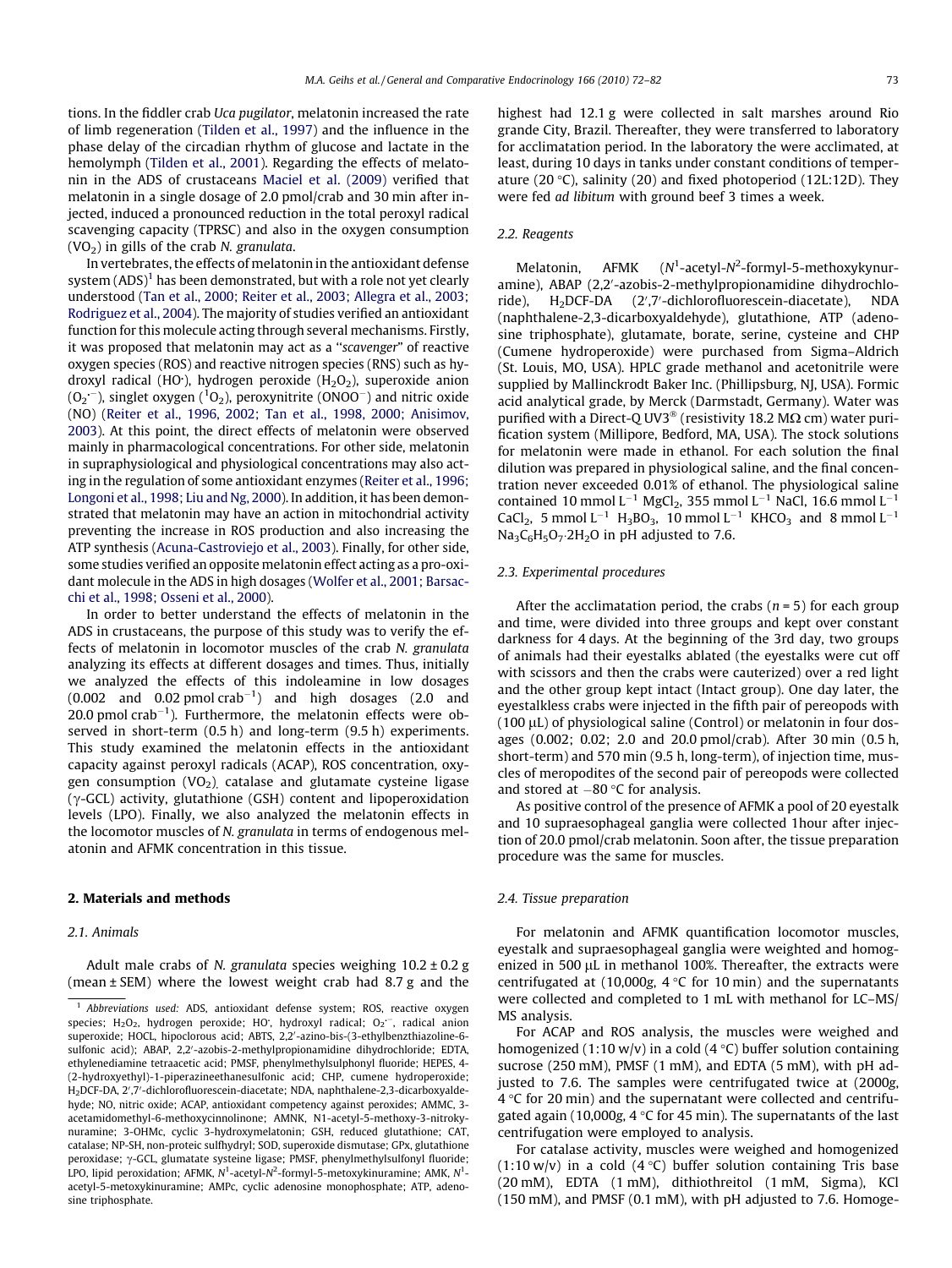nates were centrifugated at (9000g,  $4^{\circ}$ C for 30 min) and the supernatants were employed to analysis.

For glutamate cysteine ligase activity and glutathione content, the muscles were weighed and homogenized (1:10 w/v) in a cold (4 °C) buffer solution containing Tris-HCl (100 mM), MgCl<sub>2</sub> (5 mM) and EDTA (2 mM) with pH adjusted to 7.6. The samples were centrifugated twice at  $(2000g, 4 \degree C$  for 20 min) and the supernatant were collected and centrifugated again for  $(10,000g, 4 \degree C$  for 45 min). The supernatants of this second centrifugation were then employed to analysis.

For lipid peroxidation (LPO) measurements, muscles were weighed and homogenized (1:9 w/v) with methanol (in a cold (4 °C)) conditions and centrifugated at (1000g, 4 °C for 10 min). The supernatant was employed to analysis.

#### 2.5. Oxygen consumption

The muscles of the second pair of pereopods were collected and put in bottles with 10 mL of physiological saline. Oxygen levels was measured after 30 min after bottles being closed using portable oximeter (DMO-2, Digimed) in a controlled room of  $20^{\circ}$ C. After this procedure the muscles were weighed. The oxygen consumption was expressed in milligrams of oxygen per gram wet weight of tissue per hour.

#### 2.6. Antioxidant capacity against peroxyl radical (ACAP) analysis

The antioxidant capacity against peroxyl radicals was measured according to the method of [Amado et al. \(2009\).](#page-9-0) Briefly, 10  $\mu$ L of the supernatants prepared for enzymatic analysis were pipetted into a white 96-well microplate, six wells per sample. The reaction buffer (127.5  $\mu$ L) containing 30 mM HEPES (pH 7.2), 200 mM KCl and 1 mM  $MgCl<sub>2</sub>$  was added to the wells with samples. In three of the six wells of each sample, 7.5 µL of 2,2'-azobis-2-methylpropionamidine dihydrochloride (ABAP; 4 mM; Aldrich) were added while the same volume of ultrapure water was pipetted in the other three wells. The microplate was put into a fluorescence microplate reader (Victor 2, Perkin-Elmer), at a programmed temperature of 35 $\degree$ C, at which peroxyl radicals were produced by thermal decomposition of ABAP. Immediately before the reading, 10 µL of the fluorescent probe 2',7'-dichlorofluorescein-diacetate (H2DCF-DA) were added to wells at a final concentration of  $40 \mu$ M ([Ferreira-Cravo et al., 2007](#page-9-0)). H<sub>2</sub>DCF-DA is cleaved by esterases present in samples and the non-fluorescent compound  $H_2$ DCF is oxidized by ROS to the fluorescent compound DCF, which is detected at wavelengths of 488 and 525 nm, for excitation and emission, respectively. The thermal decomposition of ABAP and ROS formation was monitored with readings every 5 min for 60 min. According to [Regoli and Winston \(1999\)](#page-9-0) and [Regoli \(2000\)](#page-9-0) nonenzymatic low-molecular-weight scavengers (GSH, ascorbic acid, uric acid, vitamin E) generally accounted for 70% of the total scavenging capacity towards peroxyl radicals. So if enzymatic inhibition occurs due to the high temperature (as crabs are poikilotherms) needed to ABAP decomposition in peroxyl radical (35  $\degree$ C), the lowering of antioxidant capacity should be a minor problem. Total fluorescence production was calculated by integrating the fluorescence units (FU) along the time of the measurement, after adjusting FU data to a second order polynomial function. The results were calculated as area difference of  $FU \times min$  in the same sample with and without ABAP addition and standardized to the ROS area without ABAP (background area). The inverse of relative difference between ROS area with and without ABAP was considered as a measure of antioxidant capacity, with high area difference meaning high antioxidant capacity, since high fluorescence levels were obtained after adding ABAP, meaning low competence to neutralize peroxyl radicals. Note that calculating antioxidant competence as:

 $1/(ROS<sub>area</sub> ABAP - ROS<sub>area</sub> background)/ROS<sub>area</sub> background$ 

#### 2.7. ROS concentration

The supernatant were used for determination of the reactive oxygen species ([Viarengo et al., 1999](#page-10-0)). For ROS detection, it was used  $2^{\prime}$ ,7'-dichlorofluorescein-diacetate (H<sub>2</sub>DCF-DA, molecular probes) that in the presence of ROS generate a fluorochrome that was detected using wave lengths of 488 and 525 nm for excitement and emission, respectively. The analysis were carried out in a fluorescence microplate reader (Victor 2, Perkin) with readings every 5 min for 60 min. Total fluorescence production was calculated by integrating the fluorescence units (FU) along the time of the measurement, after adjusting FU data to a second order polynomial function. ROS concentration was compared to the total protein content present in the biological sample and expressed in FU  $(mg \text{ of protein})^{-1}$ .

#### 2.8. Lipid peroxidation

The methodology was based on [Hermes-Lima et al. \(1995\)](#page-9-0) and [Monserrat et al. \(2003\)](#page-9-0) named FOX based on the oxidation of Fe(II) under acidic conditions. The Fox method measure lipid peroxides, one of the main products of lipid peroxidation. For LPO measurements, FeSO<sub>4</sub> (1 mM),  $H<sub>2</sub>SO<sub>4</sub>$  (0.25 M), xylenol orange (1 mM, Sigma) and MilliQ water were sequentially added. Samples  $(30 \mu L)$ or methanol (blanks) were added and incubated for 375 min. Thereafter, absorbance (550 nm) was determined using a microplate reader (Victor 2, Perkin), and Cumene hydroperoxide (CHP; Sigma) was employed as a standard. Lipid peroxidation (LPO) is express in cumene hydroperoxide (CHP) equivalents per gram of wet mass.

## 2.9. Catalase activity

Catalase (CAT) activity was analyzed following [Beutler \(1975\),](#page-9-0) determining the initial rate of  $H_2O_2$  (50 mM) decomposition at 240 nm. The results were expressed in CAT units, where one unit is the amount of enzyme that hydrolyzes 1  $\mu$ mol of H<sub>2</sub>O<sub>2</sub> per minute and per mg of protein, at 25  $\degree$ C and pH 8.0. This procedure was performed in a digital spectrophotometer (Biomatte 3). Catalase activity was compared to the total protein content present in the biological samples.

#### 2.10. Glutamate cysteine ligase activity and glutathione content

Glutamate cysteine ligase (GCL) activity and glutathione content was analyzed following [White et al. \(2003\)](#page-10-0). This method is based in the reaction of naphthalene-2,3-dicarboxyaldehyde (NDA) with glutathione (GSH) or  $\gamma$ -glutamylcysteine ( $\gamma$ -GC) to form cyclized product that are highly fluorescent. NDA-GSH fluorescence intensity was measured (472 ex/528 em) on fluorescence microplate reader (Victor 2, Perkin-Elmer). This assay has the advantage that baseline levels of GSH can also be measured in the same tissue sample. For GCL activity, it was prepared an GCL reaction cocktail (400 mM Tris, 40 mM ATP, 20 mM glutamate, 2.0 mM EDTA, 20 mM sodium borate, 2 mM serine, 40 mM  $MgCl<sub>2</sub>$ ) just prior to the beginning of the assay to prevent ATP degradation. The samples plate was kept on ice until were pipetted into the reaction plate (25 $\degree$ C) at 15-s time intervals. After 5 min of preincubation, the GCL reaction was initiated by adding  $50 \mu L$  of cysteine (2 mM) to each GCL activity well (cysteine was not added to the GSH-baseline wells in this time). Soon after, the plate was incu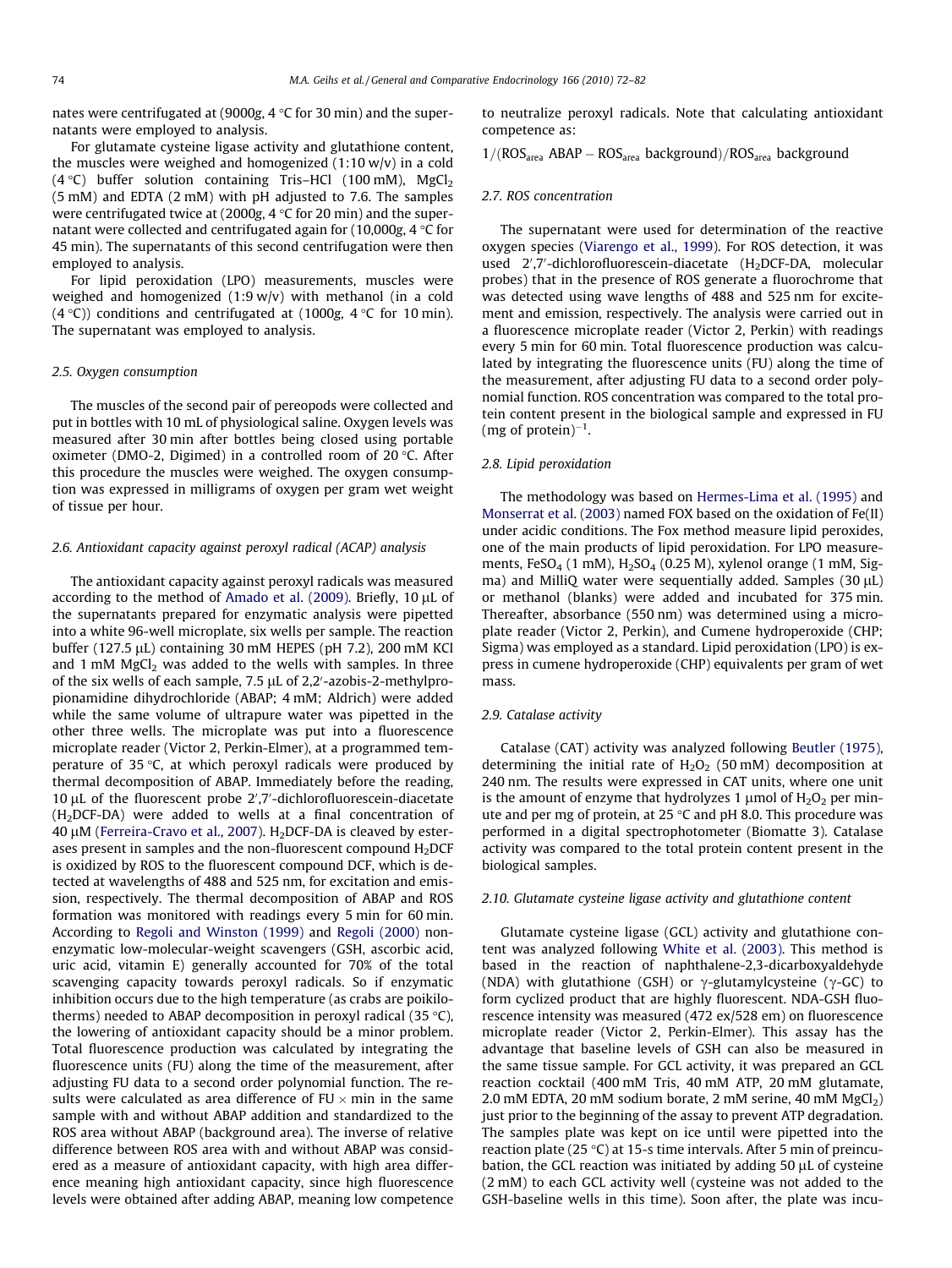bated during 30 min and the reaction stopped by adding 50  $\mu$ L of 5-sulfosalicylic acid (SSA, 200 mM) and then 50 µL of 2 mM cysteine was added to the GSH-baseline wells. After protein precipitation, the plate was centrifugated for 5 min at 2500 rpm and then, 20 µL aliquots of supernatant from each well of the reaction plate were transferred to a 96-well plate designed for fluorescence detection (Victor 2, Perkin-Elmer). The GCL activity was expressed in nM of GCL h $^{-1}$  (mg of protein $^{-1}$ ) and GSH content in nM of GSH (mg of protein $^{-1}$ ). GCL activity and GSH content were compared to the total protein content present in the biological sample.

### 2.11. Melatonin and AFMK quantification

All analysis were performed using a LC–MS/MS Waters Alliance 2695 Separations Module (Waters, Milford, USA) fitted with an autosampler, a membrane degasser and a quaternary pump. Mass spectrometry was performed on a Micromass Quattro Micro API (Waters, Milford, USA) with an electrospray (ESI) interface. The HPLC column used was an XTerra 3.5 µm particle size (50  $\times$  3 mm ID) (Waters, Milford, MA, USA), connected to a precolumn. Analytical instrument control, data acquisition and treatment were performed by software Masslynx version 4.1, 2005 (Micromass, Waters, Milford, MA, USA). A sample volume of  $20 \mu$ L was injected with an autosampler. The mobile phase was Acetonitrile:purified water (52:48, v/v), acidified with 0.1% formic acid at a constant flow of 0.4 mL min $^{-1}$ . Ionization of the compounds was studied using ESI in the positive (PI) ionization mode. Typical interface conditions were optimized for maximum intensity of the precursor ions as follows: capillary voltage, 3.5 kV, nebulizer and desolvation (drying gas) flows were set at 550 and 50 L/h, respectively, source block and desolvation temperatures were 100 and 450  $\degree$ C, respectively. Nitrogen was used as nebulizing, desolvation and cone gas, and argon was used as collision gas. The ESI polarity ionization mode was set individually for each target compound. For optimizing the mass spectrometer, direct infusion of a 1000  $\mu$ g L $^{-1}$  standard solution of each analyte was used. Full scan spectra were acquired over a mass range of 100–300 m/z for melatonin and AFMK, with a dwell time of 0.3 s. The detection of melatonin and AFMK were performed in the Multiple Reaction Monitoring (MRM) mode. The m/z transition from 233 to 174 (melatonin) and 265 to 136 (AFMK) were chosen for quantification of the compounds. Quantification of melatonin and AFMK were carried out using calibration curves obtained by repeated injections of standard solutions of known concentration. The limit of quantification is  $1$  ng mL $^{-1}$  for melatonin and AFMK. The results are expressed in  $\log$  (g of wet tissue) $^{-1}$ .

### 2.12. Statistical analysis

Statistical analysis were made by analysis of variance (ANOVA) followed by Newman–Keuls test ( $\alpha$  = 0.05). Normality and variance homogeneity were verified as ANOVA assumptions. Mathematical transformations were performed when necessary [\(Zar, 1984](#page-10-0)). The results of all experiments were expressed in percentage respect to control group, due to animals of the control group were different in short-term and long-term experiments.

# 3. Results

#### 3.1. Oxygen consumption

For aerobic metabolism, verified by  $VO<sub>2</sub>$  in short-term experiments the value of control group was  $0.12 \pm 0.02$  mg  $O_2$   $g^{-1}$   $h^{-1}$ . Melatonin at lowest dosage of 0.002 pmol/crab significantly increased ( $p < 0.05$ ) the VO<sub>2</sub> 173% in relation to control group ([Fig. 1](#page-4-0)A). For long-term experiments the control group was

 $0.27 \pm 0.02$  mg  $O_2$  g<sup>-1</sup> h<sup>-1</sup> higher than control group of short-time experiments. For this experiment, melatonin at highest dosage of 20.0 pmol/crab significantly decrease ( $p < 0.05$ ) the oxygen consumption in 76% ([Fig. 1](#page-4-0)B).

## 3.2. Antioxidant capacity against peroxyl radicals (ACAP)

In short-term experiments the inverse values of relative area, that demonstrated ACAP for the control group was  $0.03 \pm 0.003$ . Melatonin in these experiment at dosage of 2.0 pmol/crab significantly decrease ( $p < 0.05$ ) the ACAP in 48%, respect to control group ([Fig. 2A](#page-4-0)). At long-term experiments the value of ACAP for the control group was  $0.02 \pm 0.002$ . In this time, melatonin had opposite effects. Firstly, at dosage of 0.02 pmol/crab melatonin significantly decrease ( $p < 0.05$ ) the ACAP over 38%, respect to control group. On the other hand, at dosage of 20.0 pmol/crab an increase of 71% was verified ([Fig. 2](#page-4-0)B).

## 3.3. Ros concentration and lipoperoxidation (LPO)

For ROS concentration, in short-time experiments the value of control group was  $159504 \pm 31927.8$  FU (mg of protein)<sup>-1</sup>. In long-term experiments the value of control group was 116667 ± 15660 FU (mg of protein)<sup>-1</sup>. When melatonin was injected no significant effects ( $p > 0.05$ ) was observed in both times and dosages in the locomotor muscle of N. granulata ([Fig. 3](#page-5-0)A and B) respect to control group.

For lipoperoxidation (LPO) the control group in short-time was 145.6  $\pm$  26.8 nmol of CHP (g of wet weight)<sup>-1</sup>. In long-term the control group was  $143.2 \pm 32.5$  nmol of CHP (g of wet weight)<sup>-1</sup>. However, no significant effects ( $p > 0.05$ ) was observed in LPO levels when melatonin was injected in both dosages and times in muscles of N. granulata [\(Fig. 4A](#page-5-0) and B).

## 3.4. Antioxidant components

For melatonin effects in the catalase activity in short-time experiments the control group was 0.027  $\pm$  0.014 U CAT (mg of protein) $^{-1}$ . At this time, no significant differences ( $p > 0.05$ ) was observed when melatonin was injected in both dosages ([Fig. 5A](#page-6-0)). In long-term experiments a significant decrease ( $p$  < 0.05) of 63% was observed at dosage of 0.002 pmol/crab respect to control group  $(0.022 \pm 1)$ 0.004 U CAT.(mg of protein) $^{-1}$ ) [\(Fig. 5](#page-6-0)B). For  $\gamma$ -GCL, the rate-limiting enzyme of GSH synthesis, in short-term experiments, melatonin significantly increased ( $p < 0.05$ ) the activity of this enzyme in 145% and 126% at dosages of 0.02 and 2.0 pmol/crab, respectively, respect to control group  $(236.4 \pm 43 \text{ nM of GSH h}^{-1}$  (mg of protein)<sup>-1</sup>) ([Fig. 6A](#page-6-0)). In long-term experiments, the control group was 236.4  $\pm$  43 nM of GSH h<sup>-1</sup> (mg of protein)<sup>-1</sup>. However, no significant differences ( $p > 0.05$ ) were observed when melatonin was injected ([Fig. 6B](#page-6-0)). For GSH content in short-term experiments a significant increase ( $p < 0.05$ ) of 102% at lowest dosage of 0.002 pmol/crab was seen, respect to control group (102.7 ± 66.4 nmol de GSH (mg of pro- $\text{tein}$ ) [\(Fig. 7](#page-7-0)A). In long-term experiments the values of control group was 57.3  $\pm$  9.6 nmol de GSH (mg of protein) $^{-1}$  and no significant differences ( $p > 0.05$ ) were observed when melatonin was injected [\(Fig. 7](#page-7-0)B).

#### 3.5. Melatonin and AFMK

In the locomotor muscle of the crab N. granulata, high levels of melatonin were detected. For the control group the value found was  $1258.58 \pm 73.2$  ng of melatonin (g of wet tissue)<sup>-1</sup>. However, when we injected melatonin exogenously, we observed in shortterm experiments a significant decrease ( $p < 0.05$ ) of 40% and 42% in melatonin content at dosages of 0.002 and 0.02 pmol/crab,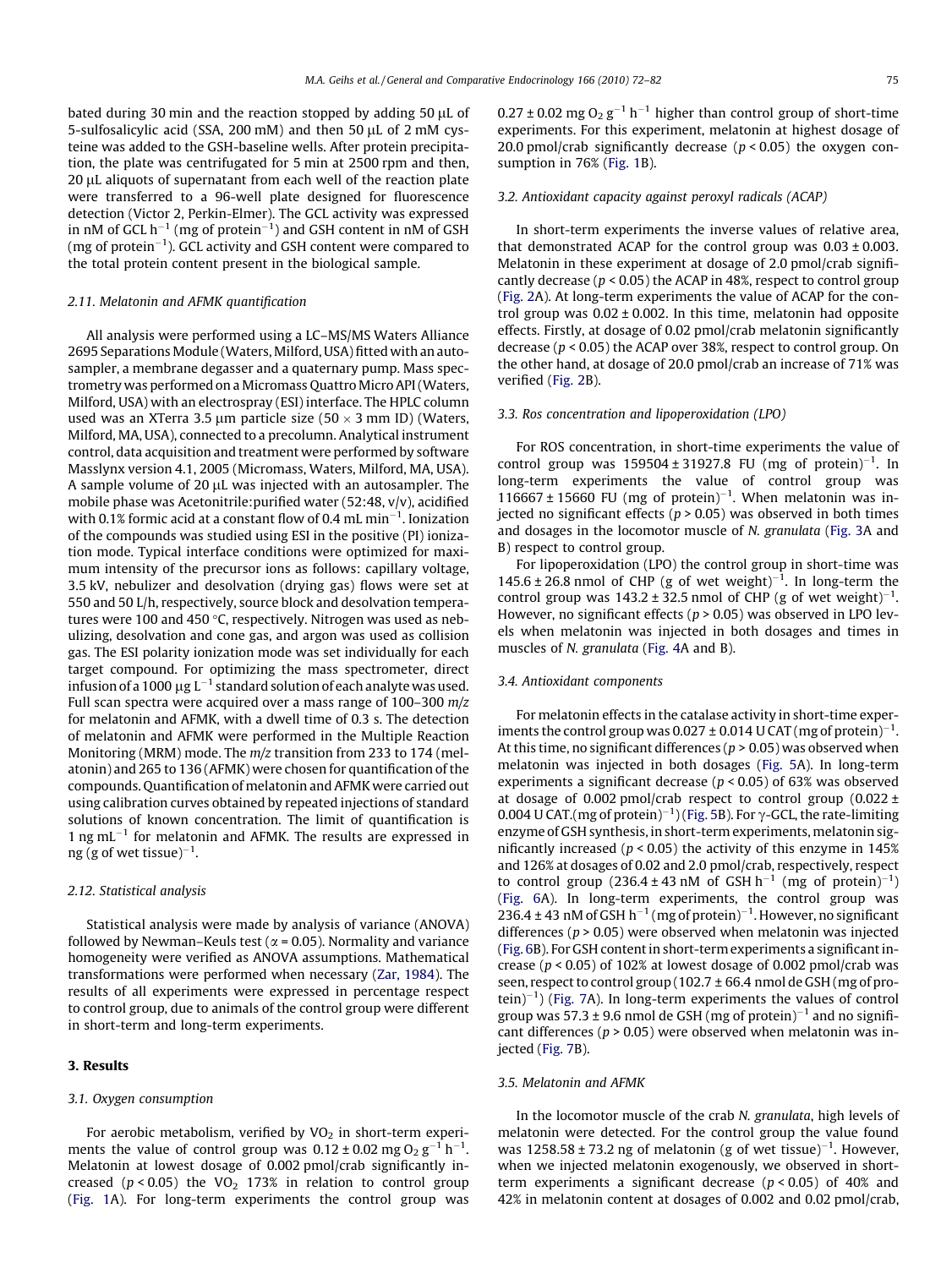<span id="page-4-0"></span>

Fig. 1. Melatonin effect on aerobic metabolism measured by oxygen consumption (VO<sub>2</sub>) in muscles of eyestalkless crabs after 0.5 h (A) and 9.5 h (B) of melatonin injection. No injections were applied in intact crabs. Different letters represents significant differences ( $p < 0.05$ ) between the groups. Each point represents the mean ± 1 SEM ( $n = 5$ ).



Fig. 2. Melatonin effect on antioxidant competence against peroxyl radicals (ACAP) in muscles of eyestalkless crabs after 0.5 h (A) and 9.5 h (B) of melatonin injection. No injections were applied in intact crabs. Different letters represents significant differences ( $p < 0.05$ ) between the groups. Each point represents the mean ± 1 SEM ( $n = 5$ ).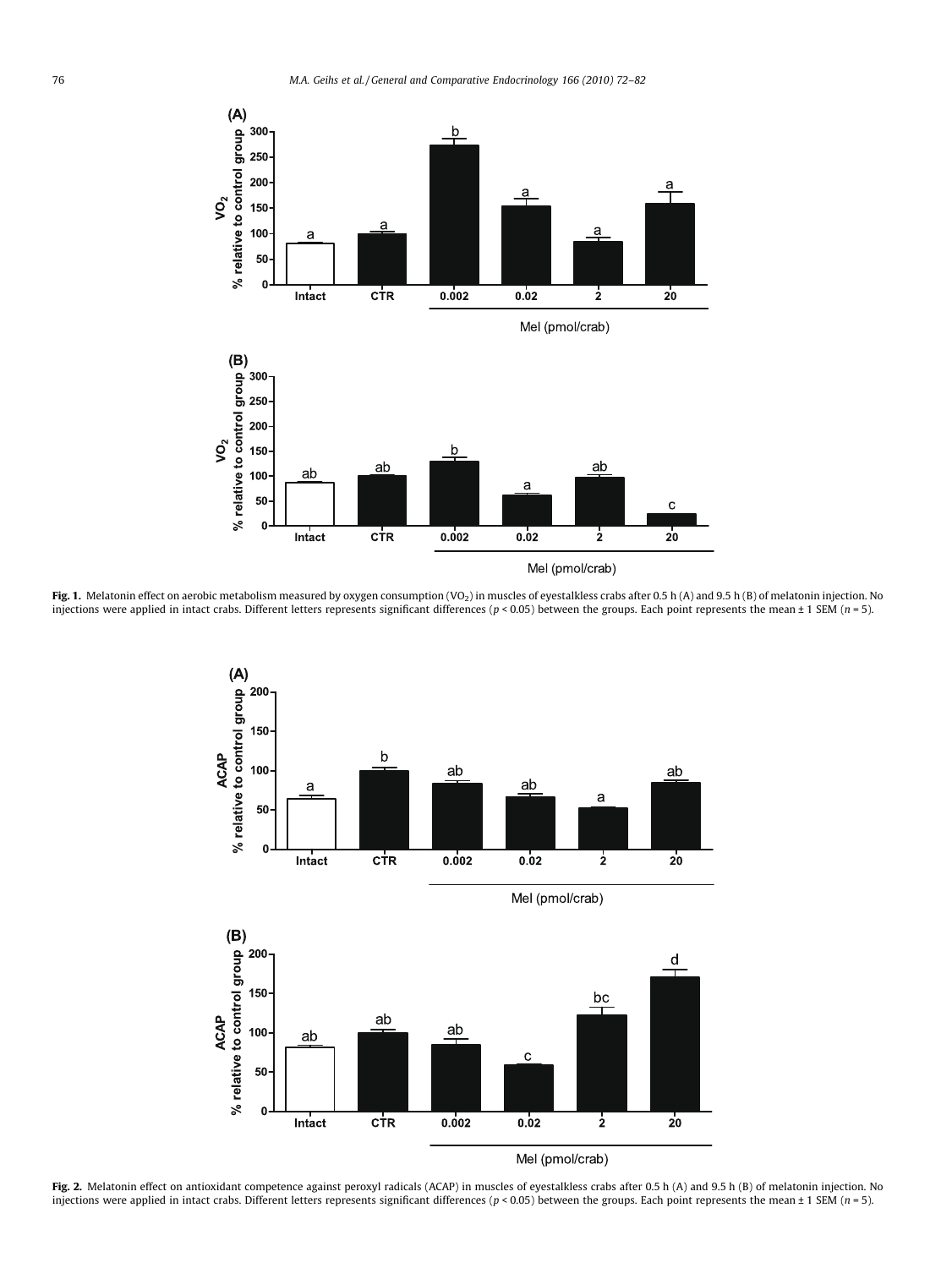<span id="page-5-0"></span>

Fig. 3. Melatonin effect on ROS production in muscles of eyestalkless crabs after 0.5 h (A) and 9.5 h (B) of melatonin injection. No injections were applied in intact crabs. Different letters represents significant differences ( $p < 0.05$ ) between the groups. Each point represents the mean  $\pm 1$  SEM ( $n = 5$ ).



Mel (pmol/crab)

Fig. 4. Melatonin effect on lipid peroxidation (LPO) in muscles of eyestalkless crabs after 0.5 h (A) and 9.5 h (B) of melatonin injection. No injections were applied in intact crabs. Different letters represents significant differences ( $p < 0.05$ ) between the groups. Each point represents the mean  $\pm$  1 SEM ( $n = 5$ ).

respectively. [\(Fig. 8A](#page-8-0)). In long-term experiments the levels of control group was 960.2 ± 74.92 ng of melatonin (g of wet tissue) $^{-1}$ .

However, no significant differences ( $p > 0.05$ ) were observed when melatonin were administered ([Fig. 8](#page-8-0)B).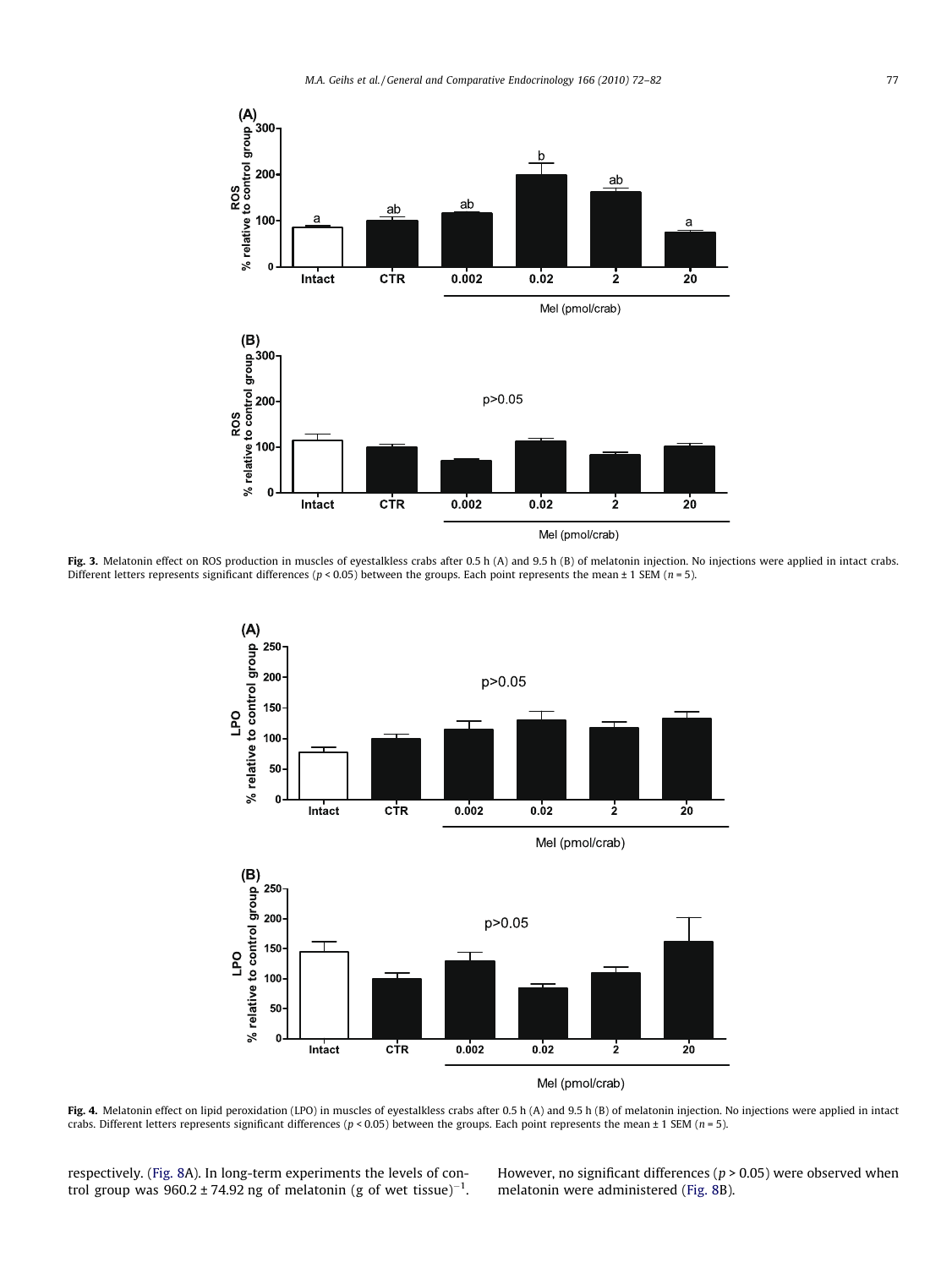<span id="page-6-0"></span>

Fig. 5. Melatonin effect on catalase activity (CAT) in muscles of eyestalkless crabs after 0.5 h (A) and 9.5 h (B) of melatonin injection. No injections were applied in intact crabs. Different letters represents significant differences ( $p < 0.05$ ) between the groups. Each point represents the mean  $\pm$  1 SEM ( $n = 5$ ).



Fig. 6. Melatonin effect on glutamate cysteine ligase activity ( $\gamma$ -GCL) in muscles of eyestalkless crabs after 0.5 h (A) and 9.5 h (B) of melatonin injection. No injections were applied in intact crabs. Different letters represents significant differences ( $p < 0.05$ ) between the groups. Each point represents the mean  $\pm$  1 SEM ( $n = 5$ ).

For AFMK, one of the main metabolites produced when melatonin is metabolized, we failed to detect it in the muscle using the

detection limit of 1 ng ml<sup> $-1$ </sup> to AFMK. However, when we analyzed eyestalk and supraesophageal ganglia, AFMK was detected. For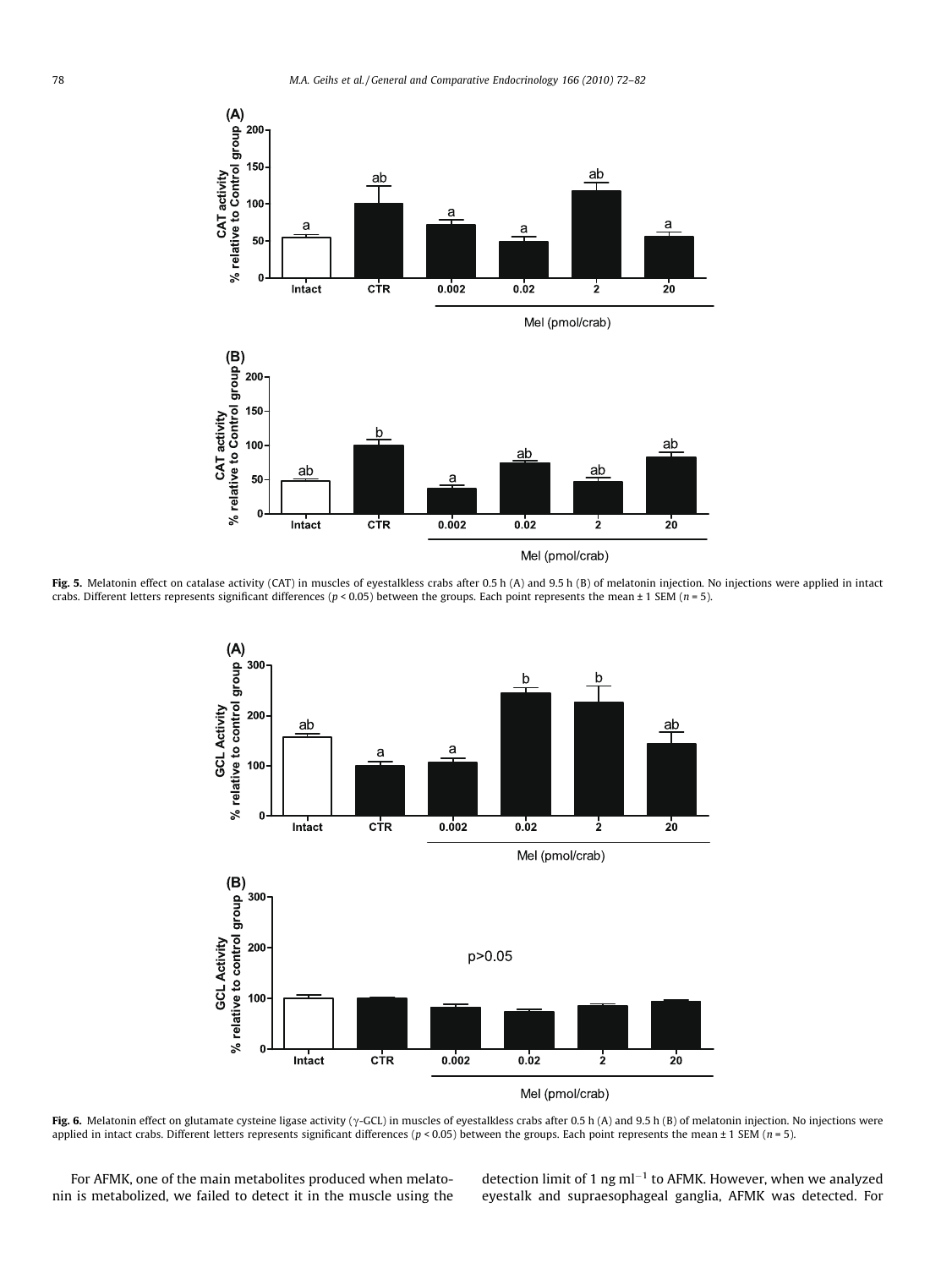<span id="page-7-0"></span>

Fig. 7. Melatonin effect on glutathione content (GSH) in muscles of eyestalkless crabs after 0.5 h (A) and 9.5 h (B) of melatonin injection. No injections were applied in intact crabs. Different letters represents significant differences ( $p < 0.05$ ) between the groups. Each point represents the mean  $\pm 1$  SEM ( $n = 5$ ).

eyestalk the value was 53.71  $\pm$  33.19 ng of AFMK (g of wet tissue) $^{-1}$ and for supraesophageal ganglia the value was 85.72 ± 9.92 ng of AFMK (g of wet tissue) $^{-1}$ .

## 4. Discussion

Many studies have also verified the influence of melatonin in the ADS in vertebrates acting as an antioxidant or pro-oxidant in a dosage and time-dependent manner. It has been verified that melatonin may act as a scavenger of ROS and RNS [\(Tan et al.,](#page-10-0) [1993; Pieri et al., 1994; Pozo et al., 1994; Barlow-Walden et al.,](#page-10-0) [1995; Cagnoli et al., 1995\)](#page-10-0) mainly in pharmacological concentrations. On the other hand, in physiological and supraphysiological dosages this indoleamine may act up-regulating some antioxidant enzymes [\(Barlow-Walden et al., 1995; Antolin et al., 1996; Liu and](#page-9-0) [Ng, 2000](#page-9-0)). In the last few years, it has been proposed that melatonin also has an action in mitochondrial activity ([Acuna-Castroviejo](#page-9-0) [et al., 2003](#page-9-0)). However, some studies demonstrated that melatonin may also act as a pro-oxidant molecule in the ADS mainly in high dosages ([Wolfer et al., 2001\)](#page-10-0).

For the crab N. granulata, melatonin in short-term experiments and low dosages, promoted an increase in the  $VO<sub>2</sub>$  of locomotor muscles ([Fig. 1](#page-4-0)A). If an increase in aerobic metabolism is verified, a result that is expected is that an increase in ROS production should also occur ([Storey, 1996\)](#page-10-0). However, our results showed that an increase in aerobic metabolism does not lead an augment in ROS concentration [\(Fig. 3A](#page-5-0)) or LPO levels ([Fig. 4](#page-5-0)A), indicating that melatonin in these dosages increases the aerobic metabolism without induce the oxidative stress.

The low levels in ROS concentration could be maintained by an increase in the efficiency of ADS. In this sense, our results showed that melatonin increased some antioxidant components such as  $\gamma$ -GCL activity leading to an increase in GSH content [\(Figs. 6A and](#page-6-0) [7](#page-6-0)A). Other studies verified the same effect showing that melatonin causes an increase in GSH levels, through increasing the activities of  $\gamma$ -GCL and/or glutathione reductase [\(Abe et al., 1994; Melchiorri](#page-9-0) [et al., 1995; Sewerynek et al., 1995; Urata et al., 1999](#page-9-0)). Furthermore, some other antioxidant components enzymatic or non-enzymatic, not evaluated in this study, can still be stimulated by melatonin to prevent the induction of oxidative stress.

On the other side, melatonin may be acting in mitochondrial functionality. It has been demonstrated that melatonin is able to increase the efficiency of electron transport chain thereby limiting electron leakage and free radical generation ([Acuna-Castroviejo](#page-9-0) [et al., 2003\)](#page-9-0). In rat brain and liver, melatonin increases the activities of mitochondrial respiratory complexes I and IV in a time and dosage dependent manner [\(Martín et al., 2000, 2002\)](#page-9-0). Our results showed that melatonin increases the oxygen consumption without induce effects in the oxidative stress. So, it is also possible that melatonin may be acting in the mitochondrial activity increasing the efficiency of the electron transport chain in the muscles of N. granulata.

Finally, the increase in oxygen consumption, without affecting the ROS production may be also occurring due to an increase in the endogenous melatonin consumption. In the locomotor muscle of N. granulata high levels of melatonin were found ([Fig. 8A](#page-8-0) and B). When exogenous melatonin was administered in low dosages and short-term, a reduction in the melatonin levels was detected ([Fig. 8](#page-8-0)A). Knowing that melatonin provides an antioxidant function, the high levels found in the locomotor muscles might be serving as an antioxidant source, preventing an augment in ROS production by its consumption in the muscle. [Hardeland \(2008\)](#page-9-0) suggested that extra-pineal tissues of vertebrates, where melatonin was detected in high concentrations, this indoleamine may act as antioxidant source, preventing the oxidative stress. Besides, the reduction on melatonin levels in the muscles, when exogenous melatonin was administered, could be showing that in the eyestalk of this crab, where the neuroendocrine complex X organ/sinus gland is located and melatonin is produced ([Maciel et al., 2008](#page-9-0)), may be signaling to endogenous melatonin in muscles to use their stocks.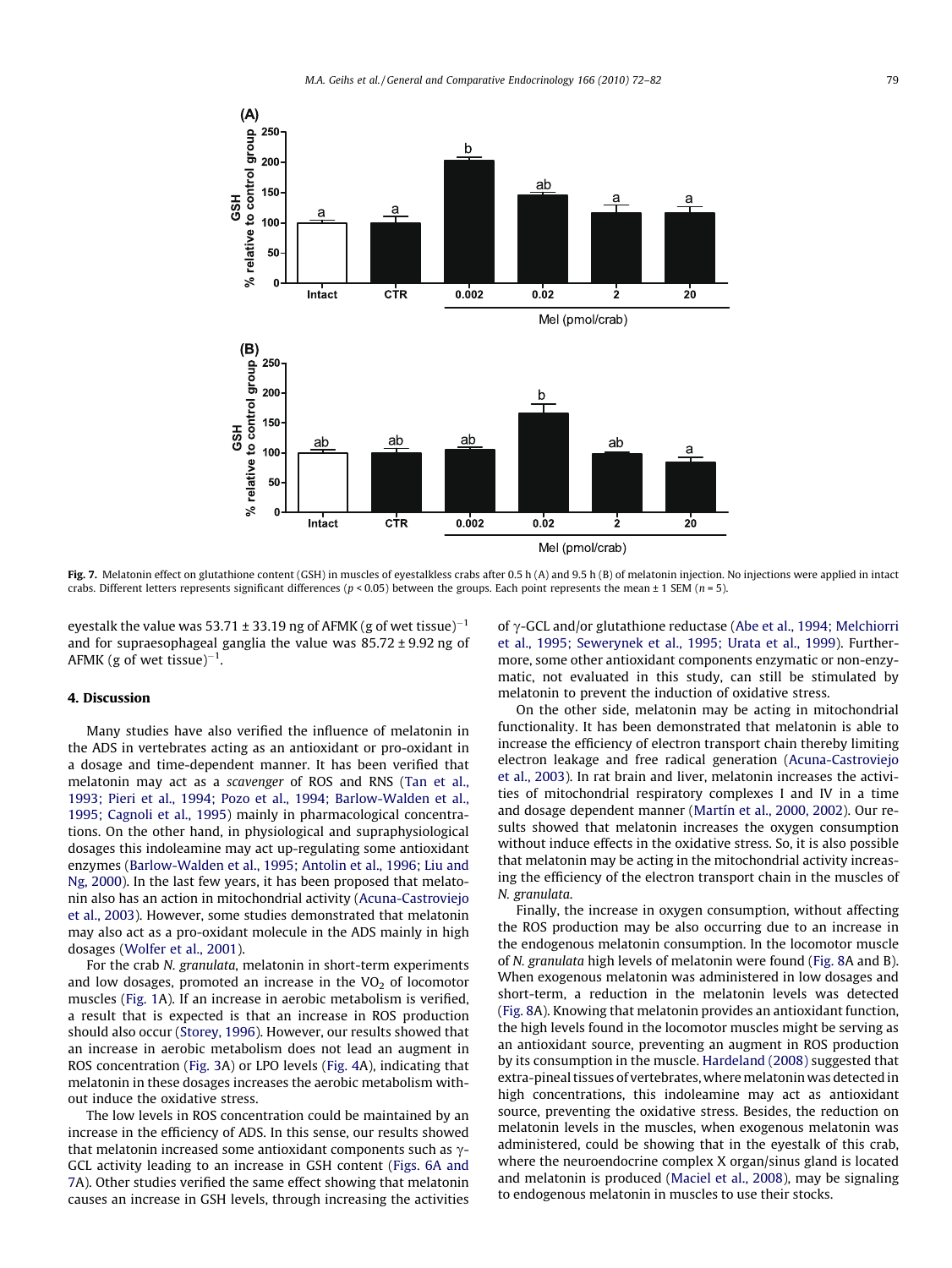<span id="page-8-0"></span>

Fig. 8. Melatonin content in the muscle of intact crabs or eyestalkless crabs after 0.5 h (A) and 9.5 h (B) of melatonin injection. No injections were applied in intact crabs. Different letters represents significant differences ( $p < 0.05$ ) between the groups. Each point represents the mean  $\pm$  1 SEM ( $n = 5$ ).

However, if melatonin is being used and metabolized in the muscles, its metabolites should be formed. However, we do not detect this metabolite in the locomotor muscles. Then, we verified whether AFMK is produced in nervous system of N. granulata and detected this metabolite in this tissue. In mammals, AFMK was first detected in rat brain [\(Hirata et al., 1974\)](#page-9-0). Recently, AFMK was also detected in the retina and serum of rats ([Rozov et al., 2003\)](#page-10-0), in blood and urine of mice ([Harthe et al., 2003; Semak et al., 2005\)](#page-9-0) and in the cerebrospinal fluid of humans with meningitis ([Silva](#page-10-0) [et al., 2005\)](#page-10-0). Our results for N. granulata are in agreement with those studies performed in vertebrates showing that AFMK is one of the main metabolites detected in nervous tissues ([Hirata et al.,](#page-9-0) [1974\)](#page-9-0). For other side, other metabolites as 3-hydroxymelatonin cyclic, 6-hydroxymelatonin, AMK and others metabolites also could be formed in this tissue. Moreover, under intense oxidative stress AFMK and all others metabolites could also be produced and detected in the locomotor muscle.

When we analyzed the effects of melatonin in high dosages we verified a pronounced decrease in ACAP values in the muscles of N. granulata at dosage of 2.0 pmol crab $^{-1}$  and a gradual loss of exogenous melatonin effects in the antioxidant components. As melatonin receptors may undergo the process of desensitization when exposed to melatonin at low and high dosages [\(Gerdin et al.,](#page-9-0) [2004a,b](#page-9-0)), it is possible that the reduction of exogenous melatonin effects in the ADS occurs by melatonin receptors desensitization. Even, if it really happens, the effects of melatonin in the ADS of N. granulata muscles should be mediated by receptors. Besides, [Maciel et al. \(2009\)](#page-9-0) also verified a decrease in the ADS in gills of N. granulata using the same dosage. However, these authors also found a decrease in  $VO<sub>2</sub>$  of gills exposed to melatonin which was not found in this study.

When we analyzed the effects of melatonin in long-term and low dosages, a decrease in the TOSC [\(Fig. 2](#page-4-0)B) was verified. This decrease could be caused either by a decrease in ROS concentration or in the ADS components. Melatonin also not showed no effects in ROS concentration and LPO levels ([Fig. 3B and 4B](#page-5-0)), similar to results of short-term experiments. In addition, when we analyzed the antioxidant components we verified a gradual loss of exogenous melatonin effects in the ADS. Melatonin in low dosages has no effect in  $\gamma$ -GCL activity [\(Fig. 6B](#page-6-0)) and GSH content [\(Fig. 7B](#page-7-0)). However, the catalase activity was reduced, which probably is responsible the decrease in ACAP. However, in the literature, some few reports conducted in vertebrates verified an opposite melatonin effect showing an increase in catalase activity. These studies was performed mainly in pharmacological dosages and long-term exposure [\(Marshall et al., 1996; Tomás-Zapico et al., 2002; Naidu](#page-9-0) [et al., 2003; Esparza et al., 2005](#page-9-0)).

On the other hand, when muscles are injected with high dosages of melatonin a decrease in  $VO<sub>2</sub>$  [\(Fig. 1](#page-4-0)B) and an increase in ACAP [\(Fig. 2](#page-4-0)B) was verified in long-term experiment. These results are showing another melatonin effect in the ADS, different to short-term. The increase in TOSC values may be caused by an increase in the antioxidant components. However, no effect was observed in the antioxidant components analyzed. Possibly the increasing in TOSC could be due to some other components not studied in this work. In this sense, many studies have verified the influence of melatonin in the ADS, regulating some antioxidant enzymes, mainly superoxide dismutase (SOD), glutathione peroxidase (GPX-Se) and glutathione reductase (GR) ([Barlow-Walden](#page-9-0) [et al., 1995; Pablos et al., 1995; Kotler et al., 1998; Liu and Ng,](#page-9-0) [2000](#page-9-0)).

In conclusion, the results in this study suggest that exogenous melatonin in low dosages and short-term experiments increased aerobic metabolism and ADS by increasing the GSH content, stimulated by increase in  $\gamma$ -GCL activity, preventing the induction of oxidative stress. In high dosages we verified a gradual loss in melatonin effects, possibly by a desensitization of melatonin receptors. Moreover, in short-term experiments the high levels of endoge-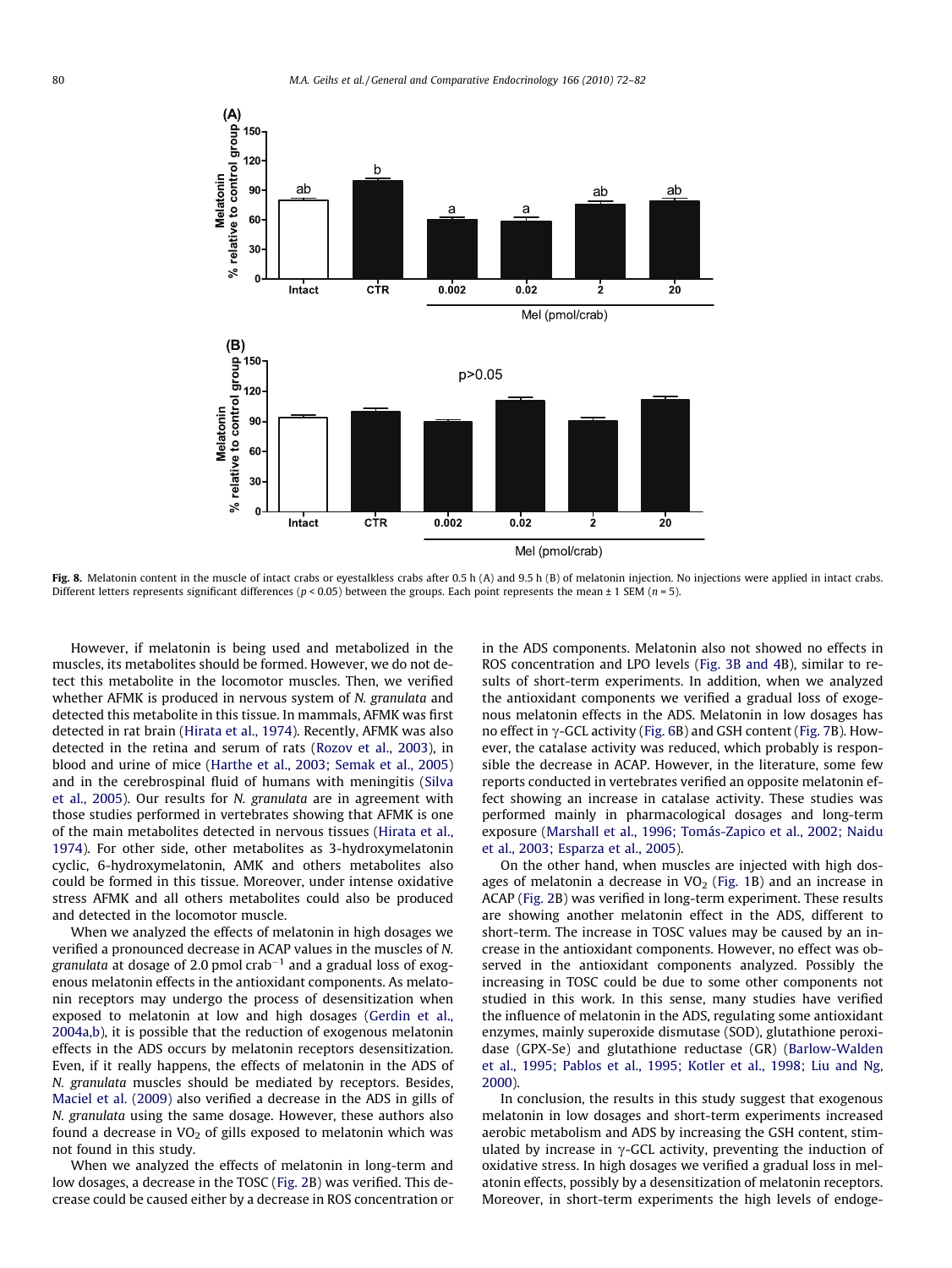<span id="page-9-0"></span>nous melatonin, stimulated by melatonin injections in muscles, may be contributing to reduce the oxidative stress. For other side, in long-term experiments and low dosages melatonin effect is only verified in the catalase activity. On the other side, in high dosages, melatonin increased the total oxyradical antioxidant capacity against peroxyl radicals and decreased the aerobic metabolism. These increase in ACAP could be due melatonin stimulating some other ADS components. Thus, melatonin in the locomotor muscles of N. granulata is acting in the oxidative balance in a time and dosage dependent manner.

#### Acknowledgments

Brazilian FINEP, CNPq, CAPES and FAPERGS, supported this project. Geihs M. A. was fellow by CAPES and Cruz B.P. was fellow by CAPES. Monserrat J.M. is a research fellow from CNPq.

#### References

- Abe, M., Reiter, R.J., Orhii, P.H., Hara, M., Poeggeler, B., Barlow-Walden, L.R., 1994. Inhibitory effect of melatonin on cataract formation in newborn rats: evidence of an antioxidative role for melatonin. J. Pineal Res. 17, 94–100.
- Acuna-Castroviejo, D., Escames, G., Len, J., Carazo, A., Khaldy, H., 2003. Mitochondrial regulation by melatonin and its metabolites. Adv. Exp. Med. Biol. 527, 549–557.
- Agapito, M.T., Herrero, B., Pablos, M.I., Miguel, J.L., Recio, J.M., 1995. Circadian rhythms of melatonin and serotonin-N-acetyltransferase activity in Procambarus clarkii. Comp. Biochem. Physiol. A 112, 179–185.
- Allegra, M., Reiter, R.J., Tan, D.X., Gentile, C., Tesoriere, L., Livrea, M.A., 2003. The chemistry of melatonin's interaction with reactive species. J. Pineal Res. 34, 1– 10.
- Amado, L.L., Garcia, M.L., Ramos, P.B., Freitas, R.F., Zafalon, B., Ferreira, J.L.R., Yunes, J.S., Monserrat, J.M., 2009. A method to measure total antioxidant capacity against peroxyl radicals in aquatic organisms: Application to evaluate microcystins toxicity. Sci. Total Environ. 407, 2115–2123.
- Anisimov, V.N., 2003. Effects of exogenous melatonin—a review. Toxicol. Pathol. 31, 589–603.
- Antolin, I., Rodriguez, C., Sainz, R.M., 1996. Neurohormone melatonin prevents cell damage: effect on gene expression for antioxidant enzymes. FASEB J. 10, 882– 890.
- Balzer, I., Espínola, I.R., Fuentes-pardo, B., 1997. Daily variations of immunoreactive melatonin in the visual system of crayfish. Biol. Cell 89, 539–543.
- Barlow-Walden, L.R., Reiter, R.J., Abe, M., 1995. Melatonin stimulates brain glutathione peroxidase activity. Neurochem. Int. 26, 497–502.
- Barsacchi, R., Kusmic, C., Damiani, E., Carloni, P., Greci, L., Donato, L., 1998. Vitamin E consumption induced by oxidative stress in red blood cells is enhanced by melatonin and reduced by n-acetylserotonin. Free Rad. Biol. Med. 24, 1187– 1192.
- Beutler, E., 1975. The preparation of red cells for assay. In: Beutler, E. (Ed.), Red Cell Metabolism: A Manual of Biochemical Methods. Grune & Straton, New York, pp. 8–18.
- Bittman, E.L., 1993. The sites and consequences of melatonin binding in mammals. Am. Zoo. 33, 200–211.
- Bubenik, G.A., 2002. Gastrointestinal melatonin: localization, function, and clinical relevance. Dig. Dis. Sci. 47, 2336–2348.
- Cagnoli, C.M., Atabay, C., Kharlamova, E., Manev, E., 1995. Melatonin protects neurons from singlet oxygen-induced apoptosis. J. Pineal Res. 18, 222–226.
- Cahill, G.M., Besharse, J.C., 1989. Retinal melatonin is metabolized within the eye of Xenopus laevis. Proc. Natl. Acad. Sci. 86, 1098–1102.
- Djeridane, Y., Touitou, Y., 2001. Melatonin synthesis in the rat Harderian gland: ageand time-related effects. Exp. Eye Res. 72, 487–492.
- Esparza, J.L., Mercedes Gómez, M., Rosa-Noghés, J.L., Paternain, J.M., Domingo, J.L., 2005. Melatonin reduces oxidative stress and increases gene expression in the cerebral cortex and cerebellum of aluminum-exposed rats. J. Pineal Res. 39, 139–146.
- Ferreira-Cravo, M., Piedras, F.R., Moraes, T.M., Ferreira, J.L.B., de Freitas, D.P.S., Machado, M.D., Geracitano, L.A., Monserrat, J.M., 2007. Antioxidant responses and reactive oxygen species generation in different body regions of the estuarine polychaeta Laeonereis acuta (Nereididae). Chemosphere 66, 1367– 1374.
- Gerdin, M.J., Masana, M.I., Dubocovich, M.L., 2004a. Melatonin-mediated regulation of human MT(1) melatonin receptors expressed in mammalian cells. Biochem. Pharmacol. 67, 2023–2030.
- Gerdin, M.J., Masana, M.I., Rivera-Bermudez, M.A., Hudson, R.L., Earnest, D.J., Gillette, M.U., 2004b. Melatonin desensitizes endogenous MT2 melatonin receptors in the rat suprachiasmatic nucleus: relevance for defining the periods of sensitivity of the mammalian circadian clock to melatonin. FASEB J. 18, 1646–1656.
- Hardeland, R., 2008. Melatonin, hormone of darkness and more occurrence, control mechanisms, actions and bioactive metabolites. Cell. Mol. Life Sci. 65, 2001–2018.
- Hardeland, R., Poeggeler, B., 2007. Actions of melatonin, its structural and functional analogs in the central nervous system and the significance of metabolism. Cent. Nerv. Syst. Agents Med. Chem. 7, 289–303.
- Harthe, C., Claudy, D., Dechaud, H., Vivien-Roels, B., Pevet, P., Claustrat, B., 2003. Radioimmunoassay of N-acetyl-N-formyl-5-methoxykynuramine (AFMK): a melatonin oxidative metabolite. Life Sci. 73, 1587–1597.
- Hermes-Lima, M., William, G., Storey, K., 1995. Quantification of lipid peroxidation in tissue extracts based on Fe(III) xilenol orange complex formation. Free Rad. Biol. Med. 19, 271–280.
- Hirata, F., Hayaishi, O., Tokuyama, T., Seno, S., 1974. In vitro and in vivo formation of two new metabolites of melatonin. J. Biol. Chem. 249, 1311–1313.
- Kotler, M., Rodrigues, C., Sainz, R.M., Antolín, I., Menendéz-Peláez, A., 1998. Melatonin increases gene expression for antioxidant enzymes in rat brain cortex. J. Pineal Res. 24, 83–89.
- Liu, F., Ng, T.B., 2000. Effect of pineal indoles on activities of the antioxidant defense enzymes superoxide dismutase, catalase and glutathione reductase, and levels of reduced and oxidized glutathione in rat tissues. Biochem. Cell Biol. 78, 447– 453.
- Longoni, B., Salgo, M.G., Pryor, W.A., Marchiafava, P.L., 1998. Effects of melatonin on lipid peroxidation induced by oxygen radicals. Life Sci. 62, 853–859.
- Maciel, F.E., Geihs, M.A., Vargas, M.A., Cruz, B.P., Ramos, B.P., Vakkuri, O., Meyerrochow, V.B., Nery, L.E.M., Allodi, S., 2008. Daily variation of melatonin content in the optic lobes of the crab Chasmagnathus granulatus. Comp. Biochem. Physiol. A 149, 162–166.
- Maciel, F.E., Ramos, B.P., Geihs, M.A., Vargas, M.A., Cruz, B.P., Meyer-Rochow, V.B., Vakkuri, O., Allodi, S., Monserrat, J.M., Nery, L.E.M., 2009. Effects of melatonin in connection with the antioxidant defense system in the gills of the estuarine crab Neohelice granulata. Gen. Comp. End. 165, 229–236.
- Marshall, K.An., Reiter, R.J., Poeggeler, B., Aruoma, O.I., Halliwell, B., 1996. Evaluation of the antioxidant activity of melatonin in vitro. Free Rad. Biol. Med. 21, 307– 315.
- Martín, M., Macías, M., Escames, G., Reiter, R.J., Agapito, M.T., Ortiz, G.G., Acuña-Castroviejo, D., 2000. Melatonin-induced increased activity of the respiratory chain complexes I and IV can prevent mitochondrial damage induced by ruthenium red in vivo. J. Pineal Res. 28, 242–248.
- Martín, M., Macías, M., León, J., Escames, G., Khaldy, H., Acuña-Castroviejo, D., 2002. Melatonin increases the activity of the complexes I and IV of the electron transport chain and the ATP production in rat brain and liver mitochondria. Int. J. Biochem. Cell Biol. 34, 348–357.
- Melchiorri, D., Reiter, R.J., Attia, A.M., Hara, M., Nistico, G., 1995. Potent protective effect of melatonin on in vivo paraquat-induced oxidative damage in rats. Life Sci. 56, 83–89.
- Meyer-Rochow, V.B., 2001. The crustacean eye: dark/light adaptation, polarization sensitivity, flicker fusion frequency, and photoreceptor damage. Zool. Sci. 18, 1175–1197.
- Monserrat, J.M., Geracitano, L.A., Pinho, G.L.L., Vinagre, T.M., Faleiros, M., Alciati, J.C., Bianchini, A., 2003. Determination of lipid peroxides in invertebrates tissues using the Fe(III) xylenol orange complex formation. Arch. Environ. Contam. Toxicol. 45, 177–183.
- Naidu, P.S., Singh, A., Kaur, P., Sandjir, R., Kulkarni, S.K., 2003. Possible mechanism of action in melatonin attenuation of haloperidol-induced orofacial dyskinesia. Pharmacol. Biochem. Behav. 74, 641–648.
- Osseni, R.A., Rat, P., Bogdan, A., Warnet, J.M., Touitou, Y., 2000. Evidence of prooxidant and antioxidant action of melatonin on human liver cell line HepG2. Life Sci. 68, 387–399.
- Pablos, M.I., Agapito, M.T., Gutierrez, R., 1995. Melatonin stimulates the activity of the detoxifying enzyme glutathione peroxidase in several tissues of chicks. J. Pineal Res. 19, 111–115.
- Pape, C., Teschke, M., Meyer, B., 2008. Melatonin and its possible role in mediating seasonal metabolic changes of Antarctic krill, Euphausia superba. Comp. Biochem. Physiol. A 149, 426–434.
- Pieri, C., Marra, M., Moroni, F., Recchioni, R., Marcheselli, F., 1994. Melatonin: a peroxyl radical scavenger more effective than vitamin E. Life Sci. 55, PL271– PL276.
- Pozo, D., Reiter, R.J., Calvo, J.R., Guerrero, J.M., 1994. Physiological concentrations of melatonin inhibit nitric oxide synthase in rat cerebellum. Life Sci. 55, PL455– PL460.
- Regoli, F., 2000. Total oxyradical scavenging capacity (TOSC) in polluted and translocated mussels: a predictive biomarker of oxidative stress. Aquat. Toxicol. 50, 351–361.
- Regoli, F., Winston, G.W., 1999. Quantification of total oxidant scavenging capacity of antioxidants for peroxynitrite, peroxyl radicals, and hydroxyl radicals. Toxicol. Appl. Pharmacol. 156, 96–105.
- Reiter, R.J., 1991. Melatonin: the chemical expression of darkness. Mol. Cell. Endocrinol. 79, C153–C158.
- Reiter, R.J., Oh, C.S., Fujimori, O., 1996. Melatonin its intracellular and genomic actions. Trends Endocrinol. Metab. 7, 22–27.
- Reiter, R.J., Tan, D.X., Burkhardt, S., 2002. Reactive oxygen and nitrogen species and cellular and organismal decline: amelioration with melatonin. Mech. Ag. Dev. 123, 1007–1019.
- Reiter, R.J., Tan, D.X., Mayo, J.C., Sainz, R.M., Leon, J., Czarnocki, Z., 2003. Melatonin as an antioxidant: biochemical mechanisms and pathophysiological implications in humans. Acta Biochim. Pol. 50, 1129–1146.